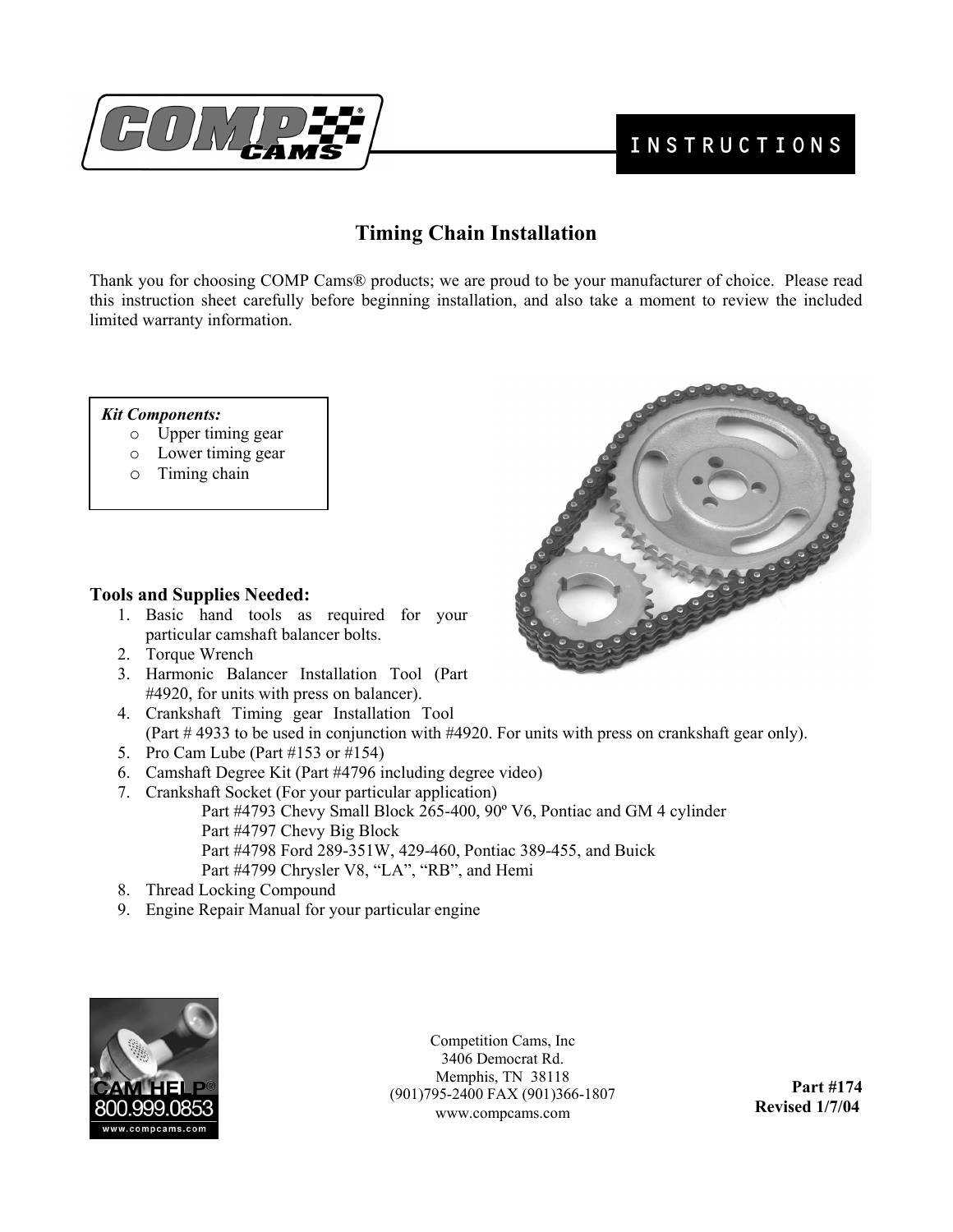The following instructions begin after the timing cover and old timing set have been removed. Installing the timing set and degreeing the camshaft will be easier if you loosen the rocker arms so that the camshaft can turn freely. You should be able to turn the camshaft by hand. Make sure that the engine mounting surfaces and your new timing set has been thoroughly cleaned with a good solvent. If you are using a timing set with three keyways, select the appropriate keyway for your camshafts timing specifications. COMP Cams® recommends the standard timing position for most applications. This position uses the round or "O" timing mark and round or "O" keyway mark.

**Standard Timing Location:** This is the same as original O.E.M. setting. Use keyway marked "O" and crankshaft gear tooth marked "O".

**4 Degree Advance:** Use keyway marked "∆" (triangle) and the crankshaft gear tooth marked "∆" (triangle). *Note: The "∆" or advanced position should not be used without degreeing the camshaft. Many camshafts have the proper advance built into the camshaft. Advancing the camshaft will reduce the intake valve to piston clearance and increase exhaust piston to valve clearance.*

4 Degree Retard: Use keyway marked " $\square$ " (Rectangle or Square) and crankshaft gear tooth marked " $\square$ " (Rectangle or Square). *Note: The "*ڤ *"or retarded position should not be used without degreeing the camshaft. Many camshafts have the proper advance built into the camshaft. Retarding the camshaft will reduce exhaust valve to piston clearance and increases intake piston to valve clearance.*

# **Step 1 – Lower Gear Installation**

Install your lower timing gear on the crankshaft making sure that the crankshaft timing gear is fully seated against the crankshaft flange and timing marks are facing out toward you. If your engine is one with a press on crankshaft timing gear, *NEVER STRIKE THE GEAR WITH A HAMMER, CHISEL, OR PUNCH.* 

#### **Step 2 – Chain Installation**

Now that the lower timing gear has been installed, check the timing mark alignment in your engine manual. Rotate the crankshaft using you crankshaft socket until the timing mark on the gear is in the proper position. If your engine is equipped with a camshaft retaining plate or thrust plate, it should be installed at this time. Some engines have a spacer between the camshaft and the camshaft timing gear, and some camshaft timing gears have the spacer incorporated into the gear. To ensure that you have the right amount of camshaft endplay and the correct combination of parts check the endplay of the camshaft. It should be within .004" and .008" when the retainer plate is used. *NOTE: To check camshaft endplay when using a camshaft retaining plate and camshaft timing gear onto the end of the camshaft. Use a feeler gauge to check the clearance between the camshaft retaining plate and front camshaft bearing journal. The proper clearance should be between .004" and .008".* Temporarily install your camshaft timing gear and rotate the camshaft until the timing mark on the camshaft gear is in the proper position according to your engines repair manual instructions. Remove the camshaft timing gear and loop the chain over the camshaft gear. Lift the camshaft gear into place on the camshaft. Install the camshaft bolt or bolts (finger tight for now). Check your manual again for the proper timing mark positions and make sure that both the camshaft timing mark and crankshaft timing mark are correct. If this procedure is missed by even one tooth engine damaged can result.

For a more accurate installation, we recommend that you degree your cam at this time using the instructions and video provided with your COMP Cams® degree kit (Part #4796). Then refer to you repair manual for proper torque specifications and torque specifications for all your attaching hardware. If camshaft bolts loosen up, severe engine damage can result. *A good thread locking compound should be used on all bolts*. Make sure that the engine oil has a clear path to the timing set through the lifter valley drain holes or some other means. Timing sets require plenty of oil to survive. When increasing timing chain speed (RPM's), lubrication of the chain must also increase.